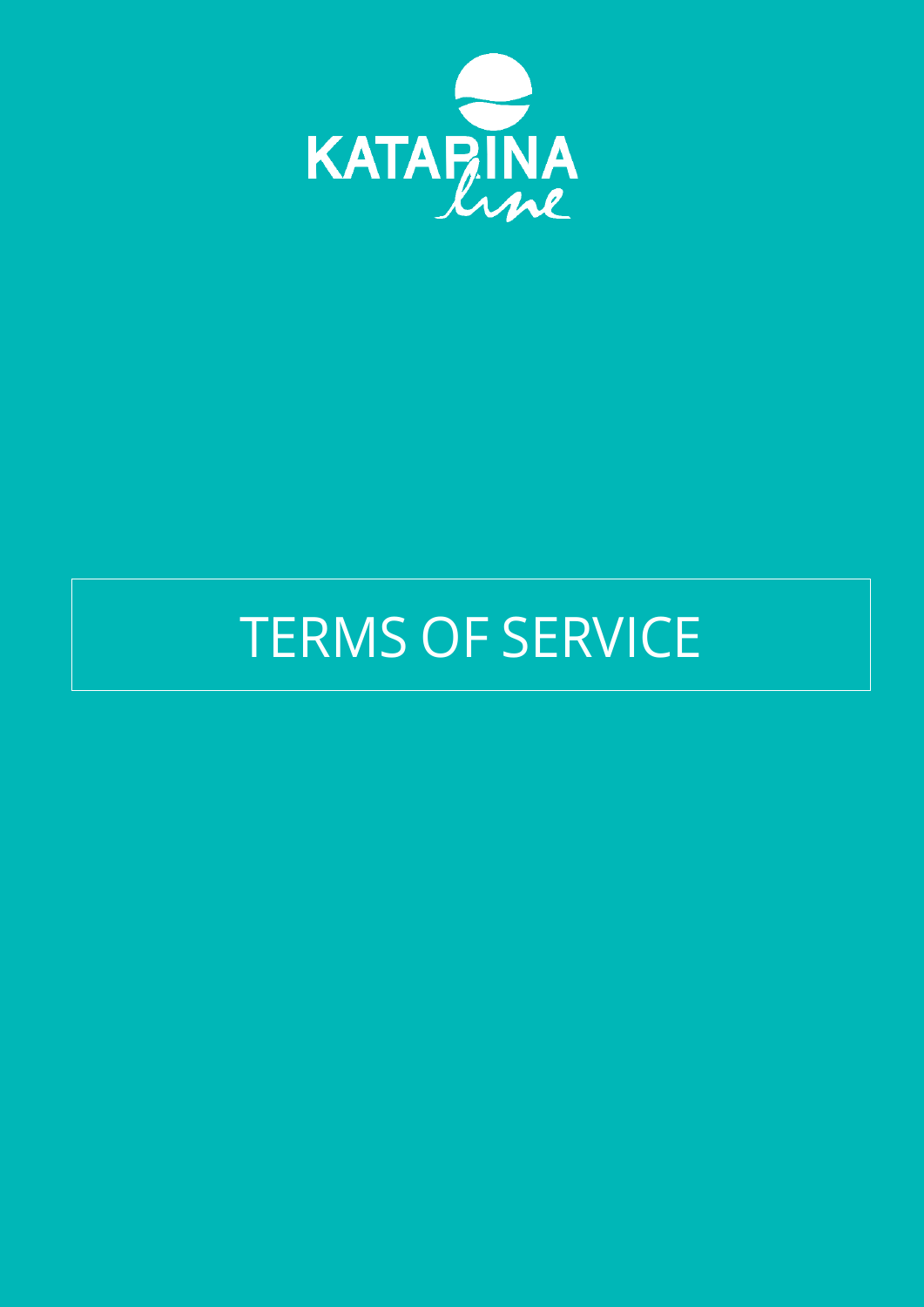# 1. GENERAL

# **ART. 1.1.**

The website www.katarina-line.com is the official website containing information on vessels, cruises with different routes on the Adriatic Sea and land excursions and tours. It has the possibility of online booking of weekly guaranteed small vessel cruises and land tours through KATARINA LINE's webshop.

The website provides information on accommodation opportunities and other related tourist services for which KATARINA LINE is registered.

The webshop is owned and represents the services provided by the company KATARINA LINE d.o.o., tax ID number - OIB: 28922587775, corporate registration ID - MB: 040009767. Official records confirm KATARINA LINE d.o.o. as a valid business.

# **ART. 1.2.**

KATARINA LINE d.o.o. headquarters are at Vjekoslava Spinčića 13, 51410 Opatija, Croatia, company's phone number is +385 (0)51 603 400 and company's email is [info@katarina-line.hr](mailto:info@katarina-line.hr)

# **ART. 1.3.**

KATARINA LINE ensures the safety, security and privacy of all information and purchases from customers through www.katarina-line.com. Customer data is secured and managed by the Katarina line.

Any information submitted by the buyer will be used solely to complete the transaction, deliver the product, provide information on new product releases and address any customer service issues.

KATARINA LINE is at your disposal for any questions and information regarding the cruises, land tours, accommodation, excursions, transfers and other tourist services before and after the reservation is made and during the tours and cruises. Contact numbers are listed online.

# **ART. 1.4.**

KATARINA LINE price list is valid throughout the year, i.e., season; except in case of special offers – such as first or last-minute bookings that depend on departure date, availability etc.

#### **ART. 1.5.**

KATARINA LINE uses WSPay for online payments. WSPay is a secure system for online payments, real-time credit and debit card payments, and other payment methods. WSPay ensures the buyer and the merchant with secure card data entry and transfer, which is also confirmed by the PCI DSS certificate. WSPay uses 256-bit SSL encryption and TLS 1.2 cryptographic protocol as the highest protection standards for data entry and transfer.

All payments will be effected in Croatian currency. The amount the credit card account will be charged is obtained through the conversion of the price in Euro into Croatian kuna according to the current exchange rate of the Croatian National bank. When charging your credit card, the same amount is converted into your local currency according to the exchange rate of credit card associations. As a result of this conversion, there is a possibility of a slight difference from the original price stated on our website.

#### **ART. 1.6.**

KATARINA LINE provides services according to the laws of the Republic of Croatia abiding by the Customer protection law, which is an integral part of the contract. By purchasing through the website, clients accept the contract.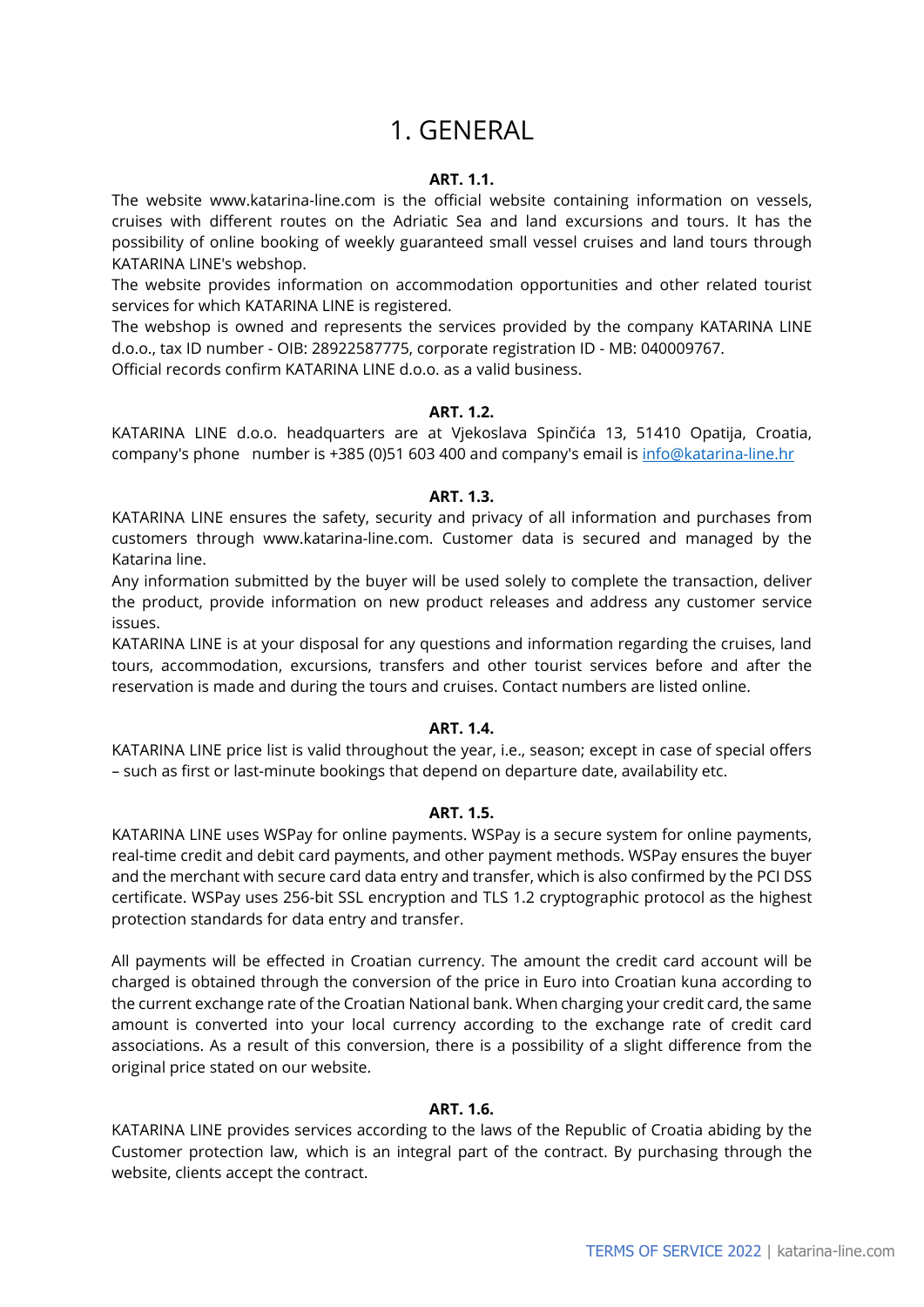# 2. TERMS OF BOOKING AND PAYMENT

# **ART. 2.1.**

Offered services are presented on www.katarina-line.com with detailed descriptions and photographs as well as some customer feedback. KATARINA LINE offers cruises, land tours, accommodation and related excursions.

Under each land or cruise program, there are tabs with program details including available dates and prices to be booked online.

Additional information may be requested via email regarding any tourist services for which the company is registered.

Katarina line will provide additional information and possible organization if needed wherever possible. However, KATARINA LINE does not provide organized flights from arrival to departure points and v.v. as part of the program unless it is clearly stated otherwise. Please contact KATARINA LINE by email in case of further requirements such as pre and post-cruise or accommodation in Croatia.

Customers are provided with invoices that include VAT according to Croatian law.

#### **ART. 2.2. BOOKING METHODS**

KATARINA LINE provides two booking methods when purchasing selected programs, purchase by booking online or booking via email.

#### **ART. 2.2.1. BOOKING ONLINE**

Press Book Now tab and select a desired cruise and date of departure - proceed with full or deposit payment online by credit or debit card.

Reservation details: the amount of 50€ or 100€ per person, depending on the selected program and departure date to be paid upon confirmed reservation, the remaining balance to be paid 30 days before the departure date.

#### **ART. 2.2.2. BOOK VIA EMAIL - RESERVATION.**

Reserve the hotel, tour or cruise by booking via email. Select the desired date of departure and tour/cruise in an email form. KATARINA LINE will check availability and send an email confirmation with reservation ID or NUMBER.

Upon receiving confirmation from KATARINA LINE by email, customers will receive a deposit payment request depending on the selected program and departure date. The remaining balance, the full amount from which the deposited amount is deducted, is to be paid upon the date stated in the calculation/proforma invoice.

Reservation details: the amount of 50€ or 100€ per person, depending on the selected program and departure date to be paid upon confirmed reservation, the remaining balance to be paid 30 days before the departure date.

# **ART. 2.2.3. HANDLING FEE**

The service charge will be charged for any other services booked without a hotel or cruise reservation (public transfers, tours, entrance tickets, etc.).

#### **ART. 2.3. CONFIRMATION AND PAYMENT RECEIPT**

Upon deposit payment received, depending on the chosen method of payment, you will be sent a confirmation of payment and a confirmation with detailed information about the reservation, invoice and/or calculation of the remaining amount to be paid before departure.

After payment of the remaining or full amount, you will receive an invoice listing all payments made and a voucher containing the following information: name, address and telephone number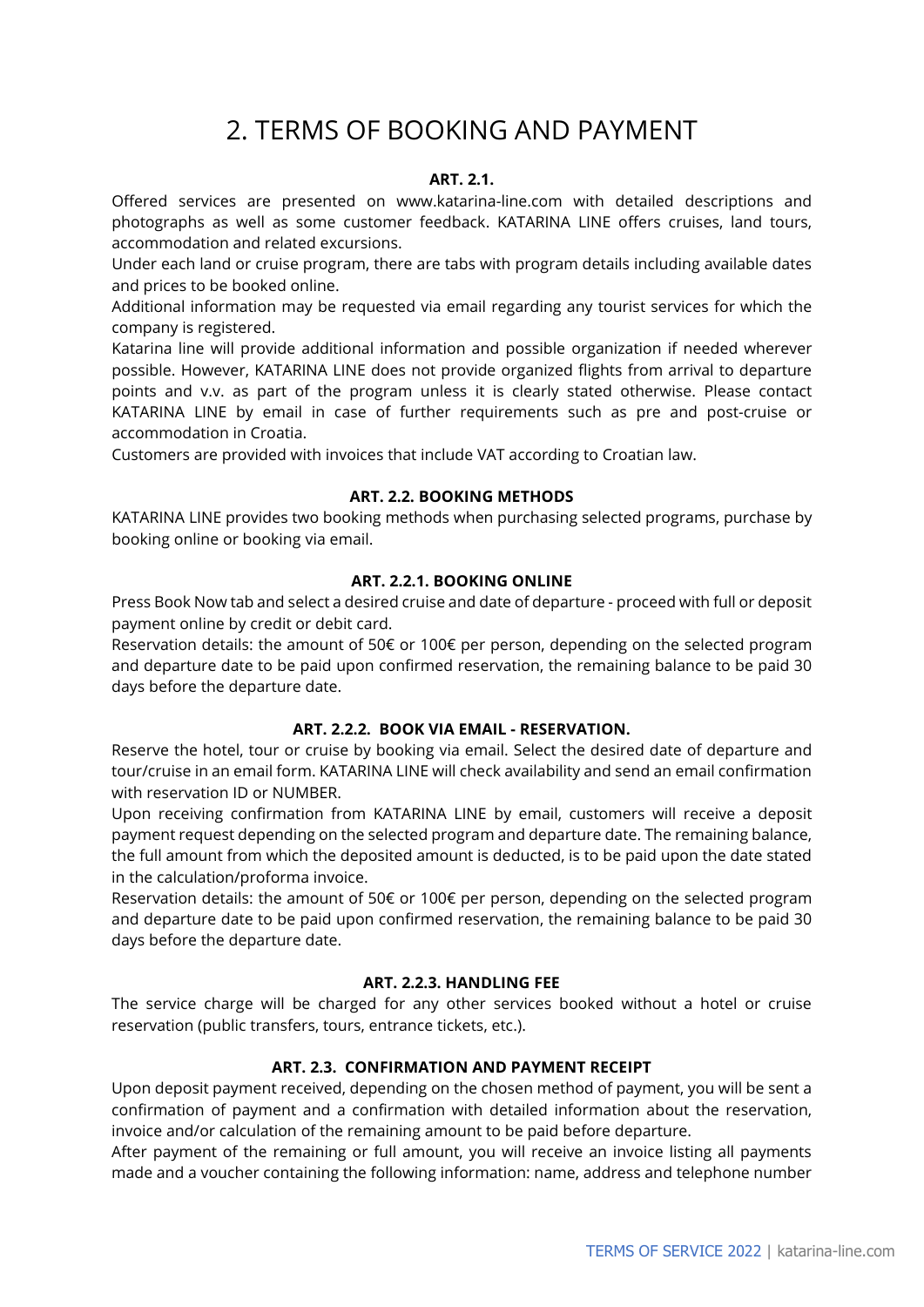of the service provider (legal or natural persons); boarding instructions, rules of conduct on board and optional services.

**KATARINA LINE will not cover any foreign bank charges including intermediate bank charges.**

# 3. BOOKING AMENDMENTS, CANCELLATION, REFUND POLICY AND COMPLAINTS

All KATARINA LINE weekly vessel departures are guaranteed. KATARINA LINE reserves the right to cancel the departure in case of fewer than 20 participants. In case of cancellations by KATARINA LINE, a suitable replacement vessel will be put in place at no extra cost. Vis major cases: KATARINA LINE will provide suitable accommodation on land or sea.

If a land tour is subject to a minimum number of participants as outlined in the travel arrangements and that minimum number is not met, KATARINA LINE may have to cancel the tour at the latest 4 weeks before the commencement.

# **ART. 3.1. CUSTOMER RESERVATION CHANGE**

Changes to reservations are possible even after partial or full payment for a certain fee. Name change fee - 20 EUR. per person. Date change – 20 EUR. per person (valid only if the change is made up to 30 days before booked departure, otherwise a regular cancellation clause will be applied).

## **ART. 3.2. CANCELLATION AND REFUND POLICY**

Payment & cancellation terms for all NEW 2022 reservations:

Advance payment of 50 EUR/ person (for classic cruise reservations), 100 EUR/ person (for deluxe cruise programs), 50 EUR/ person (for land pre&post-cruise packages up to 6 nights), 100 EUR / person (for guaranteed departure land tours of 7+ nights) - to be paid within 10 days from the day of reservation confirmation.

The balance is to be paid 30 days before departure.

Regular cancellation conditions:

For cancellations within 30 days before the departure date

(29 - 0 days) - the deposit is NON-REFUNDABLE. 29-22 days – deposit + 25% of the remaining balance 21-15 days – deposit + 50% of the remaining balance 14-0 days – 100% (or NO SHOW) SPECIAL COVID-19 CANCELLATION TERMS:

For clients that are forced to cancel or unable to travel up to 30 days before the departure date due to pandemic restrictions\*, the deposit is refundable or can be used as a credit in 2023, at 2023 rates.

For cancellations due to pandemic restrictions\* within 30 days before the departure date (29 - 0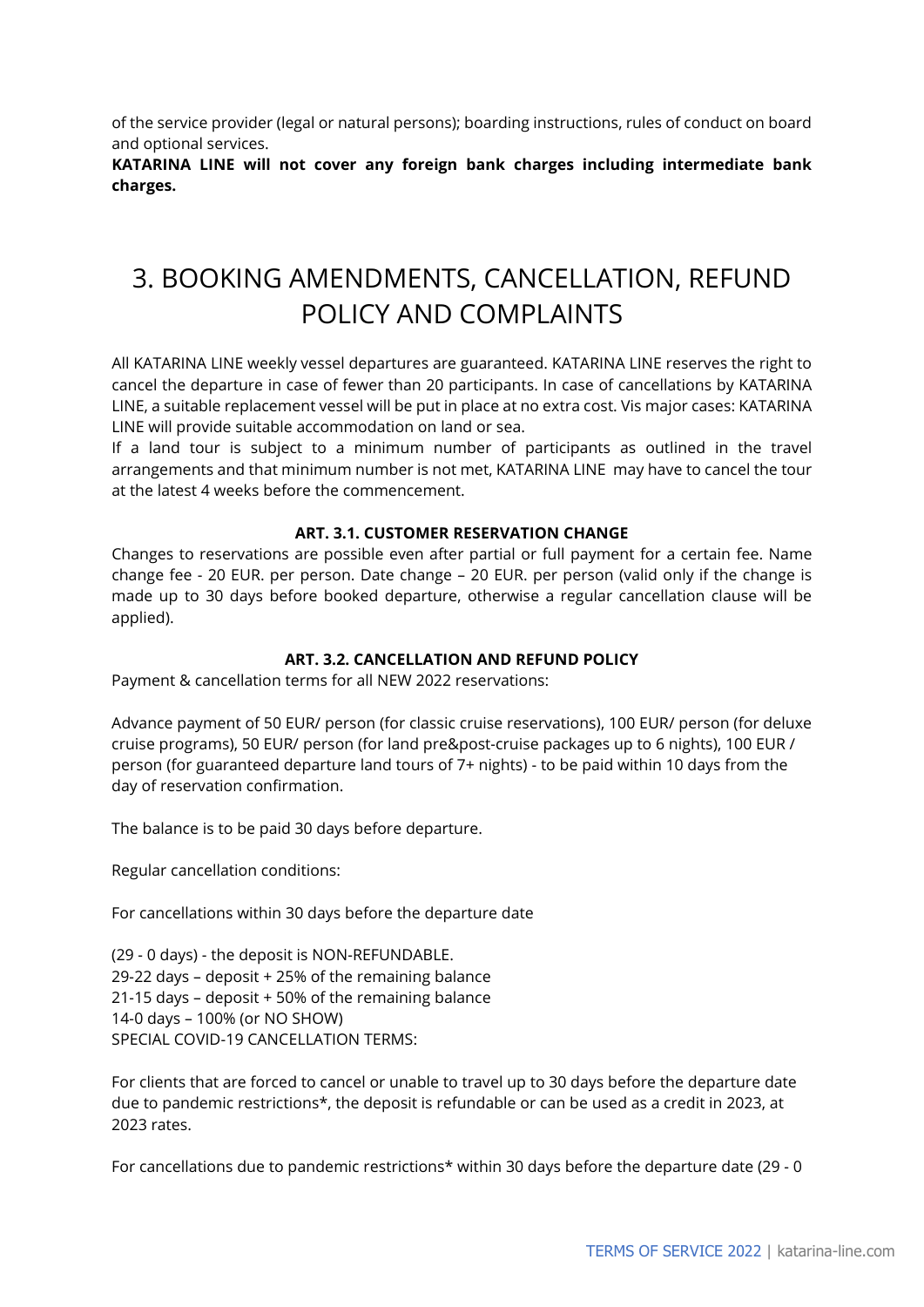days) deposit & balance paid are NON-REFUNDABLE but can be used as a credit in 2023, at 2023 rates.

\*Should the hotel, vessel or the Republic of Croatia be closed due to government restrictions, regulatory requirements stemming from Covid-19 or similar, or the clients' home country's government's restrictions, or the airlines prohibited flying to Croatia for up to 30 days to the date of sailing, KATARINA LINE will transfer the deposit payment to 2023.

Cancellations of confirmed hotel bookings and land tours result in penalties and fees assessed by travel suppliers.

The following cancellation fees will be assessed on the land product:

More than 45 days before departure, the non-refundable deposit will be retained 45 - 15 days before departure: 30% of the price 14 – 3 days before departure: 50% of the price 2 or fewer days before departure: 100% of the price The above cancellation conditions always apply unless otherwise stated in the offer.

All reservations transferred to 2023 will be charged according to the 2023 price list.

KATARINA LINE highly recommends clients to take insurance against the cancellation of reserved services. KATARINA LINE offers a complete travel insurance package (travel insurance, accident insurance, private liability insurance and luggage insurance). Additional information about travel insurance packages can be found here:

[TRAVEL INSURANCE INFO](https://www.katarina-line.com/docs/katarinalineEN/documents/35/1.0/Original.pdf)

# [TRAVEL INSURANCE TERMS AND CONDITIONS](http://cms.katarina-line.com/docs/katarinalineEN/documents/21/2.1/Original.pdf)

There are no refunds for unused services unless authorized previously by KATARINA LINE during the client's stay. Written refund requests must be received at the latest 1 week after the client's departure.

KATARINA LINE is not obliged to guarantee promises (written or verbal) made by local hotel staff or tour leaders, etc.

#### **ART. 3.3. COMPLAINTS**

Any complaints regarding service on board have to be given directly to the vessel/ hotel on the spot and through the official representative of KATARINA LINE. Complaints have to be certified by the vessel/ hotel, written in the complaints book and sent to KATARINA LINE within 15 days from the customer's departure. On the contrary, such complaints will not be taken into consideration. For booked accommodation and land tours, all types of complaints related to the service must be submitted directly at the hotel (on-site) and through the official representative of KATARINA LINE d.o.o. Complaints must be certified by the hotel/accommodation provider, entered in the book of complaints and submitted to KATARINA LINE d.o.o. within 15 days of the client's departure. Otherwise, complaints will not be considered.

#### **ART. 3.4. SPECIAL NOTES FOR ALL CRUISES**

- The captain reserves the right to change the route in case of bad weather conditions.
- Passengers must follow ship rules (to be found in written form on the ship) especially with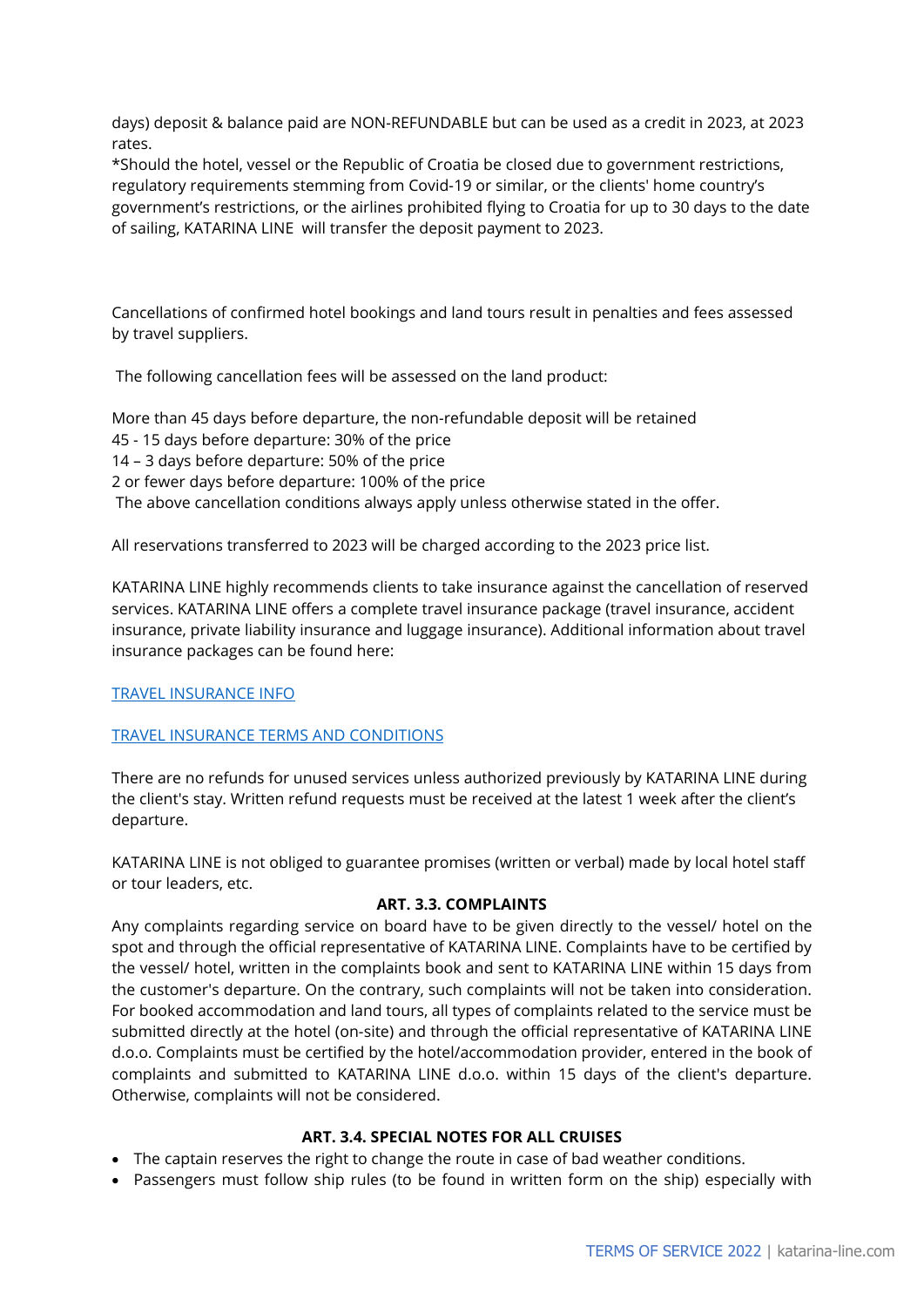regards to not bringing drinks on board and in case of bad behaviour, KATARINA LINE/ captain reserves the right in asking clients to disembark.

- Before departure, the KATARINA LINE representative is obliged to perform a welcome speech providing important information on safety on board, and other information required by law for all the passengers aboard.
- Departures are guaranteed. However, Katarina Line reserves the right to cancel departures with less than 20 participants and change the vessel name if the need arises.
- Passengers agree to abide by the decisions and instructions given by the tour leader who reserves the right in changing the itinerary in agreement with the captain according to weather conditions.
- KATARINA LINE will not be responsible for any accidents that may occur onboard and insists that clients are informed of this and the need for extra observation and caution whilst being onboard or walking between vessels and the mainland.
- Due to specific mooring conditions and requirements in some Croatian ports, Katarina Line ships are moored side by side, making it necessary for the clients to cross from one ship to another with gaps in between ships to get to the shore. In such cases, passengers need to take special care when crossing and do this at their own risk. Crew assistance will be given to those needing and requesting it.

# **ART. 3.5. VESSEL RULES**

- Passengers onboard are obliged to abide by the ship's rules, as the captain is responsible for the safety of all passengers and the crew.
- Passports are to be handed to the captain for registration on the first day of the cruise.
- Jumping or diving from the ship during navigation is strictly forbidden. For safety reasons climbing on the masts is also forbidden.
- During rough weather, movement should be minimized and done with care, as floors can often be wet and slippery.
- Passengers should take extra care when crossing between the ships when ships are docked alongside in port. It is advised able to ask a crew member for assistance when crossing. Note that movement between the ships is the individual's responsibility. Safety belts are placed under the seats in the dining area, under the bed in cabins, or inside the wardrobe, depending on the vessel.
- As vessels can sometimes be acoustic, passengers are asked to behave accordingly. Special attention must be given to the night peace onboard, which officially starts at midnight. In National Parks night peace is required even earlier and passengers will be notified of this.
- Smoking in the restaurant area and the cabins is not allowed and when smoking on the deck in designated smoking areas, passengers must not throw cigarette butts in the sea.
- Bed linen and other items are not to be moved from the cabin.
- Only toilette paper is allowed to be thrown in the toilette.
- Passengers are not permitted to bring drinks and food to the vessel. This includes all drinks and food purchased on shore in ports of call. The only exceptions are personal care products, medicine, food products specifically for infants and food products for special diets. Typical regional products purchased during visits to the ports will be stored onboard to be returned to passengers at the end of the cruise.
- Passengers are obliged to respect mealtimes, which will be placed on the board in the dining area, as well as departure times from ports.
- Passengers are responsible for looking after their personal belongings whilst travelling. Katarina Line cannot be held responsible for any personal belongings left behind or damaged irrespective of the circumstances.
- Any damage must be compensated to the captain by the passenger. Lost cabin keys will be charged 150 HRK/key (20 €/key).